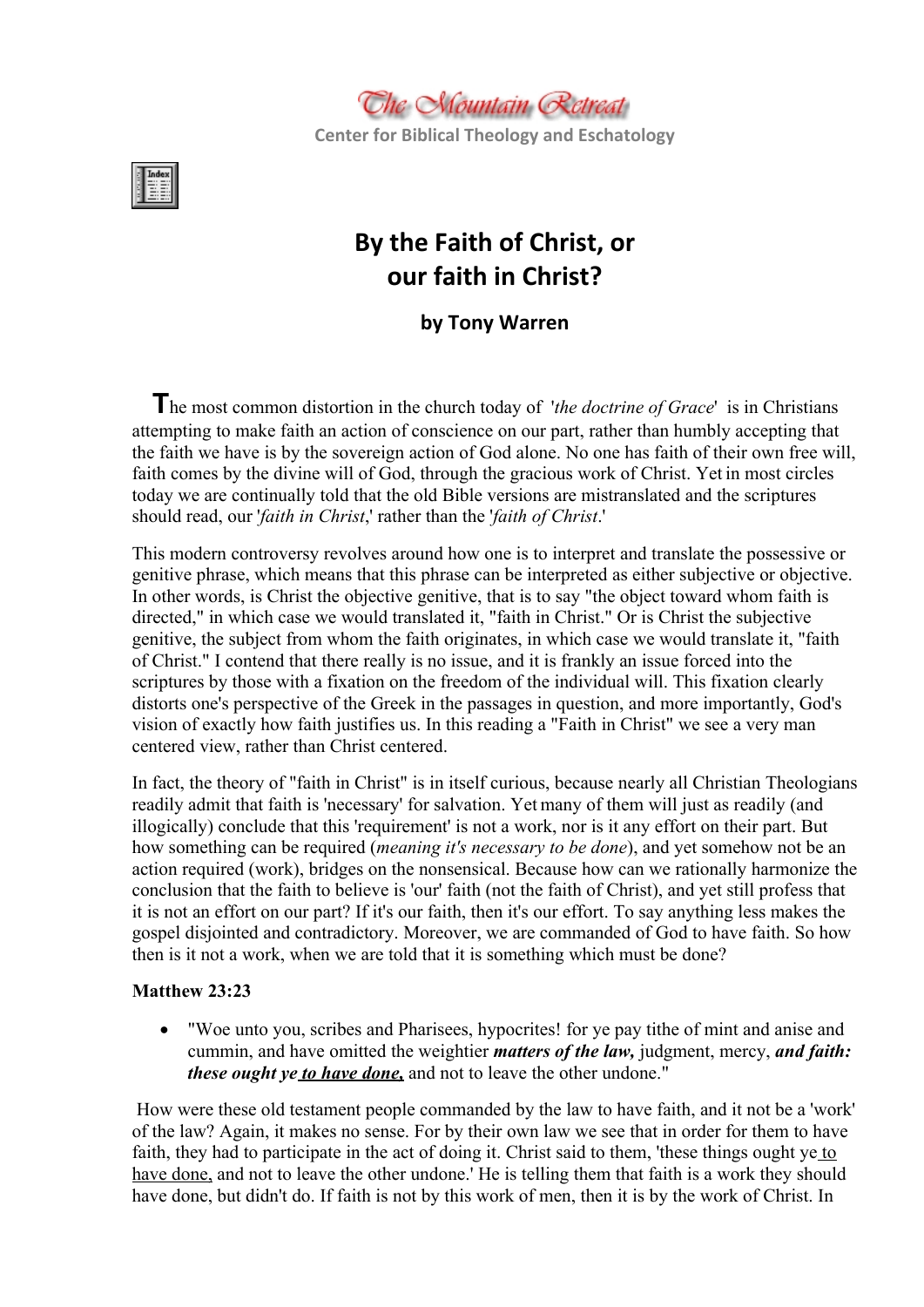other words, it is a gift from God to believe. We can't have it both ways.

## **1st Timothy 6:12**

 "*Fight the good fight of faith,* lay hold on eternal life, whereunto thou art also called, and hast professed a good profession before many witnesses."

How are we to fight the good fight of faith and it not be an effort or labor? Is not fighting a work of faith? This idea that faith is not a work is foreign to the Holy Bible. Because faith is an action which is the result of the Spirit. It thus 'requires' Christ's work. As any movement in a person requires energy, so faith requires work. To say faith requires no work is like saying a car requires no engine. To say our faith requires our work is to say we're justified by our works (Romans 3:28; 5:1). What's more, God has never been ambiguous about faith being a work. It is only by the will of man that there are these distortions of His teachings present in the church.

## **1st Thessalonians 1:3**

 "Remembering without ceasing your *work of faith,* and labour of love, and patience of hope in our Lord Jesus Christ, in the sight of God and our Father;"

Here God has spoken it very plainly, and in concise language which is 'consistent' with the whole of scripture, and illustrates this very same principle. Remembering without ceasing our work of faith. Faith takes an effort or some power or energy to accomplish. So then, the only question is, is it our power or is it the power of God? In 2nd Thessalonians chapter one we have a very similar statement that also addresses this point.

## **2nd Thessalonians 1:11**

 "Wherefore also we pray always for you, that our God would count you worthy of this calling, and fulfil all the good pleasure of his goodness, and the *work of faith* with Power:"

How can a work of faith be with power, and it not be a work? Frankly, to argue against this is ridiculous. This power [*dunamis*] illustrates some energy or effort, and particularly Godly power or miraculous power. True faith is in having this power to believe in God, not merely intellectually, but by the Holy Spirit. A Spirit by which we are 'persuaded' that His Word is both true, and the bread by which man lives. It is by this power that the faithfulness of Christ works in us to believe and to do what is expected. Our faith, if not inherent, must of necessity be the work of the Holy Spirit. If it was our own inherent faith, then everyone would have it. But the pertinent Biblical record illustrates just the opposite. It shows that without the Spirit of God, we are desperately wicked and have no faith, just like everyone else. The people who philosophize about their own faith in Christ, while at the same time rejecting it as a work, are a walking a contradictory line, ignoring the very fact that Jesus Himself called the faith to believe, a work.

## **John 6:28-29**

- "Then said they unto him, What shall we do, that we might work the works of God?
- Jesus answered and said unto them, This is the *work of God, that ye believe on Him* whom he hath sent."

These type passages immediately reveal to us just how God works in us so that we have faith to believe. The only way we could be justified by faith is if that faith was "indeed" a work of Christ. If it was our own work, we could never be justified by it. Likewise, in Galatians chapter 2 God's Word insists that we are justified by Christ's faith, not by our own will to believe. The fact is, if we were justified by our own faith/belief, then we would have to revisit and reevaluate the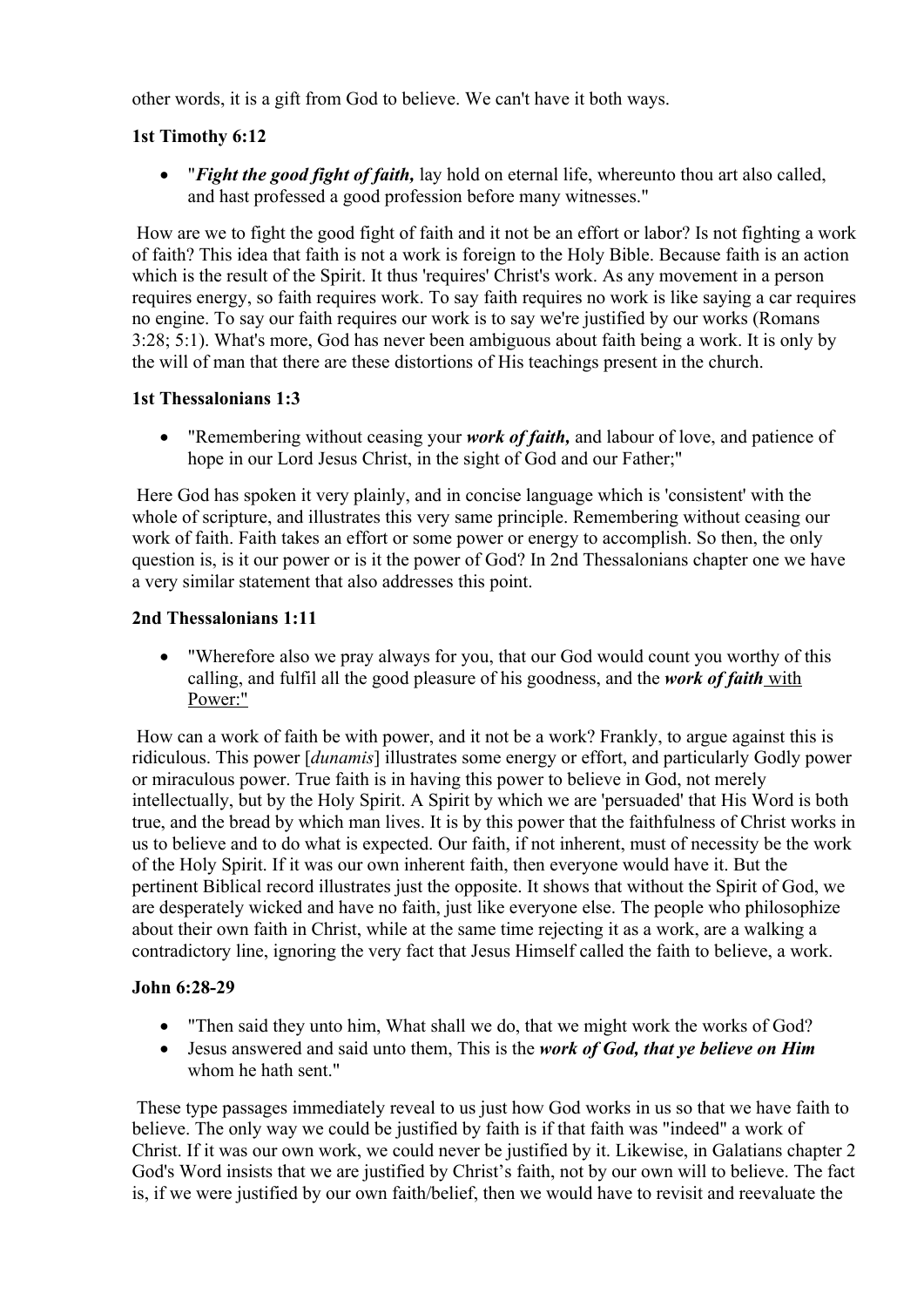whole theology of justification by man's works. God forbid! Consider wisely and without prejudice:

# **Galatians 2:16**

 "Knowing that a man is not justified by the works of the law, but *by the faith of Jesus Christ,* even we have believed in Jesus Christ, that we might be *justified by the faith of Christ*, and not by the works of the law: for by the works of the law shall no flesh be justified."

Christ's faithfulness to fulfill the Promise and be obedient unto death is our justification unto salvation. It is not the unbiblical and widely accepted theory of our own faith in Christ. This is why Christ came to earth in order to confirm and fulfil the Promise (Covenant) of a Savior who would justify us through His own death and resurrection. Salvation cannot be based upon, nor hang upon our own faith. It has to be upon Christ's faithful unto death, that in this selfless act we might be made righteous.

## **Romans 5:18-19**

- "Therefore as by the offence of one judgment came upon all men to condemnation; even so by the righteousness of one the free gift came upon all men unto justification of life.
- For as by one man's disobedience many were made sinners, so by the obedience of one shall many be made righteous."

The redemption in the "faith of Christ" unto death is clearly demonstrated in these passages. The obedience of faith is Christ's not our own. It is by "this faith" that we are justified. A man is not justified by his own faith or his own work (in keeping the law), but by the 'faith of Christ.'

#### **Romans 4:25**

"Who was delivered for our offences, and was raised again for our justification."

## **Romans 5:1**

• Therefore being justified by faith, we have peace with God through our Lord Jesus Christ:"

Without the faith of Christ justifying us, our faith is the same as the faith of people from any other religion. The truth is, being justified by our own work of faith would be heretical. Because the Holy canon is clear, accurate, and unambiguous in its declarations that we are justified by the faith of Christ. Just as clear is that it is not by '*our faith in Christ,*' which would mean we are justified by our own action of believing. This would be an impossibility since it is by the Spirit of Christ that we believe. If there were the slightest chance that it was by our own faith in Christ that we were justified, that would be a merit system for man. This is not something through which true grace can work. In fact, it would be anti-christ, and anti-grace (Romans 11:6). For if at all by our own work of faith, it cannot be by grace of God.

Knowing these things, we understand why it must be the faith 'of' Jesus Christ, because this is the work that was necessary in order that we might have a changed Spirit and become saved. Faith of Christ comes to us through revelation from God (Matthew 16:17), and that means that there is no such aberration as faith 'apart' from the action of the Spirit's persuasion.

Let's also take a general look at this word faith. It is the Greek word [*pistis*], meaning the act of being persuaded. It is derived from the root prime verb [*peitho*] meaning to convince or 'bring to belief.' Therefore of necessity it is intimately connected and identified with work. It is not something that is outside of work, but something which energy (work) brings about. In other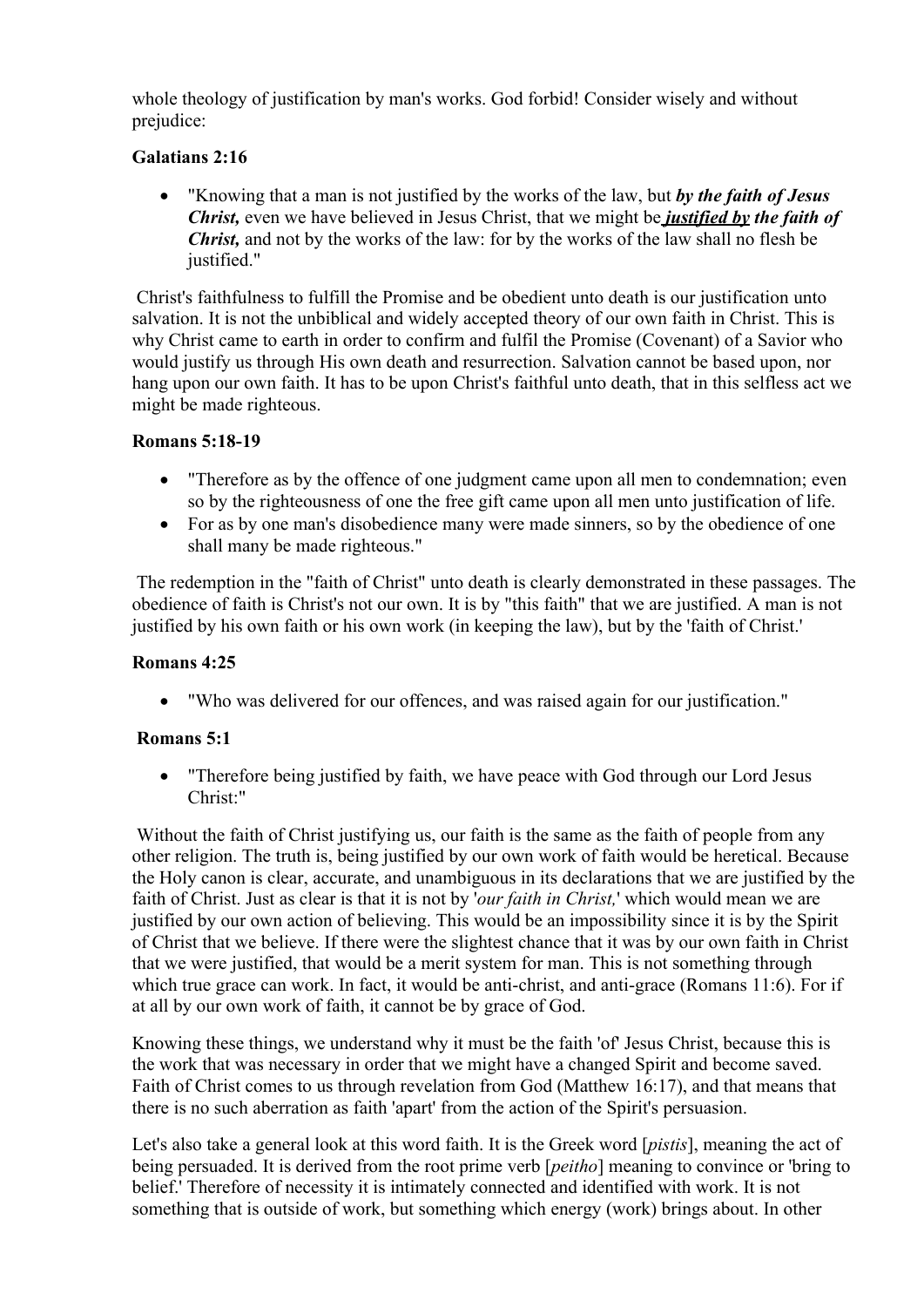words, we are persuaded or have faith because of the substantive 'working' of Christ in us. We would never have it by our own efforts, despite what theologians and some Greek enthusiasts might claim. That is exactly why we read in the eleventh chapter of Hebrews:

# **Hebrews 11:1-3**

• "Now faith is the *shaubstance* 

of things hoped for, the *evidence* of things not seen. Saving faith is the substance [*hupostasis*], or undergirding of what we hope for. That is because it is a foundational work. It is by God's persuasion in us of the truth of things that we cannot physically see, but in which we have hope. It is by this persuasion (work) of the Spirit in substantive faith, that we believe (have unseen evidence) that the worlds were framed by the Word of God, and were not made through the methods that it might appear to evolutionists to have been made. This persuasion of faith in us is 'obviously' a working of God (1st Corinthians 2:10), and not something of ourselves.

Indeed how could we have assurance (this same word [*pistis*] translated faith), if it was not the working of Christ powerfully persuading us of that hope? Can we possibly have true assurance or faith 'apart' from the working of Christ? Absolutely not, because it is the Spirit that assures us and convinces us in what we call faith.

## **Romans 8:16**

"The Spirit itself beareth witness with our spirit, that we are the children of God:"

That's how we have faith that we are children of God. It is evident that it is only because of Christ's Spirit within us that we have assurance (same word, translated faith) that we are indeed truly born from above. His Spirit testifies to our spirit. To say anything less is to dabble in Biblical absurdity. So we must understand that our faith is a gift of God, and not something inherently of ourselves, lest anyone could boast.

## **Acts 17:31**

 "Because he hath appointed a day, in the which he will judge the world in righteousness by that man whom he hath ordained; whereof he hath given *assurance* unto all men, in that he hath raised him from the dead.

Again, this word assurance is the exact same Greek word translated faith [*pistis*]. We see very clearly that God gave all of us (His chosen) this faith that we might believe that Christ has been resurrected from the dead. It's not faith in Christ we conjured up of ourselves, it is the faith of Christ in us. It is God's Spiritual act of convincing us that we have true salvation. This act of assurance or faith is of Christ, not of our faith in Christ.

# **Romans 12:3**

 "For I say, through the grace given unto me, to every man that is among you, not to think of himself more highly than he ought to think; but to think soberly, *according as God hath dealt to every man the measure of faith."*

Where is the mystery? Unambiguously God declares that he has dealt to us all the measure of faith. If God measured out this faith to each and every one of us, then how is it our own faith in Christ? But people get so caught up in their egos in arguing semantics and the Greek objective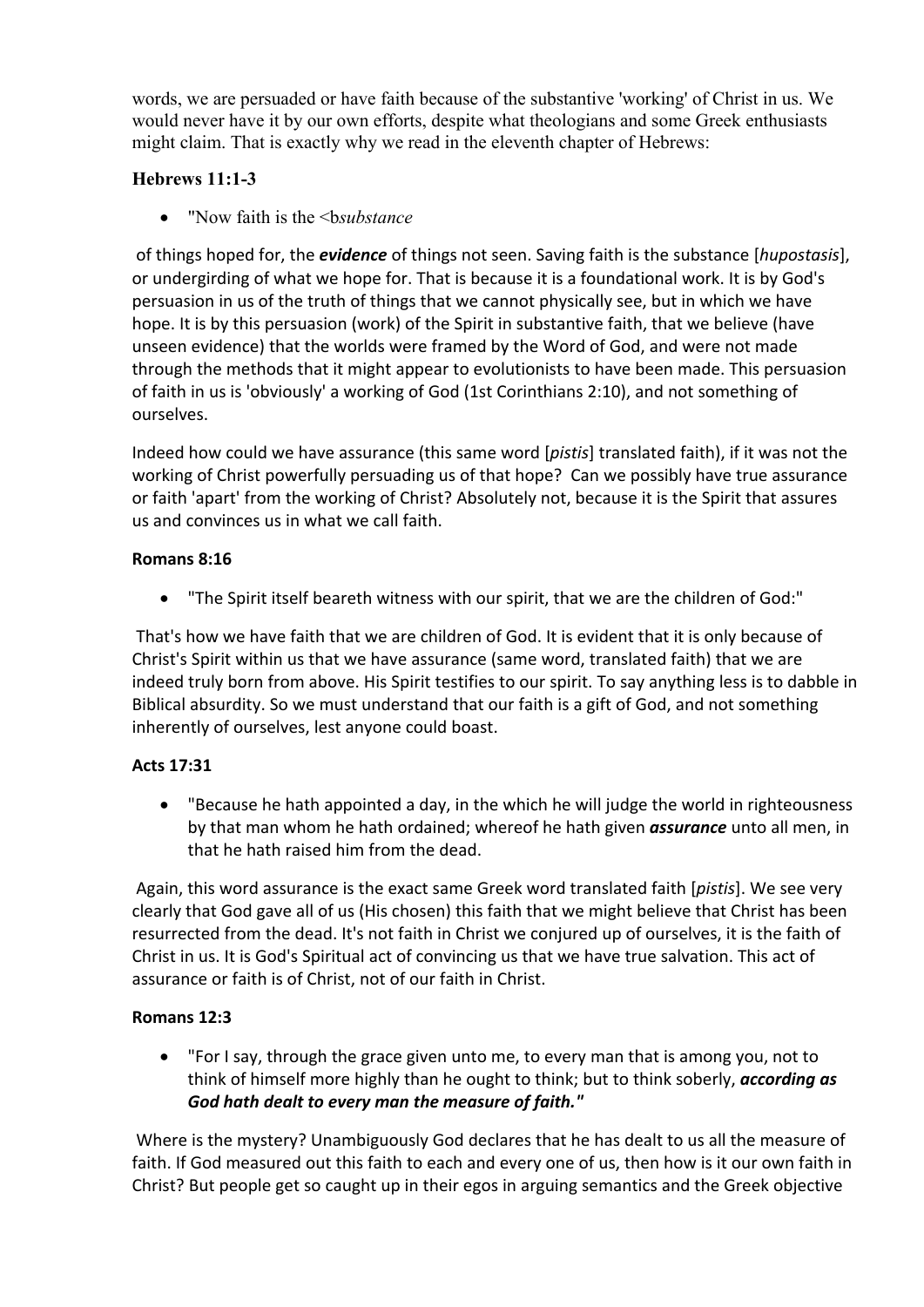and subjective, that they forget the most important aspects of biblical theology. That the Holy word of God is in perfect harmony with itself, and no greek construction can make that null and void.

## **Ephesians 2:8-10**

- "For by grace are ye saved through faith; *and that not of yourselves: it is the gift of God:"*
- Not of works, lest any man should boast.
- For we are his workmanship, created in Christ Jesus unto good works, which God hath before ordained that we should walk in them."

We are created in Christ Jesus unto good works. Whether we believe that we are saved by grace through faith, or are saved by faith, through Grace, the salvation cannot possibly be by our faith. Because it was created in us unto good works. In other words, God ordained it in us through Christ. Our own faith couldn't save a fly. Grace is in God giving us faith to believe, "even while" we were yet dead in trespass and sin and couldn't have faith anymore than the next sinner. Faith is the substance of things unseen. Therefore we should understand that when something is substantive and yet unseen, it has to have some undergirding that requires energy or 'work' to bring it to fruition. For faith to be the substance of things hoped for, means some work brought it about. The power of convincing or persuasion has moving substance, and what underlies this faith is not man's work.

# **Galatians 5:22**

 "But *the fruit of the Spirit is* love, joy, peace, longsuffering, gentleness, goodness, *faith,"*

These are the fruits or 'works' of the Spirit. They are the results of God working in us, and among them is listed faith. Faith is the fruit that will show up in our lives because of the Spirit. Just as we read in Galatians 2:16 of our justification by faith, here also God reveals from a different perspective that 'His' work results in our faith.

Sadly, natural man doesn't much like the truth, but we must understand that before we were drawn of God, we also were "by nature" spiritually dead. We were as dead as Lazarus was, where we were unable to have faith to move or lift ourselves up, or to seek God. As the Lord said, there is none that seeketh after God, no not one! But when we come to understand true Grace, it is then that we discern that every aspect of our calling, drawing, and salvation, has to be through what God has done. Man in his own egotism hates giving up his pride (*often euphemistically called, self respect*) because he wants some kind of control, or desires in himself some credit for his doing (*when those other sinners didn't*) something. Man often doesn't recognize the real motivations for many of his beliefs. Because he doesn't want to 'surrender' all his will to God's will, and bow to God's complete sovereignty. But we have to come to the point where we totally trust in His faith, rather than in our own faith or what we think is our own doing. Autonomous man has the idea that he is the one that can have his own faith. But that kind of faith to believe is the faith of false religions. The faith where men think they are going to a happy afterlife by worshipping a man, a cow, an idol or the stars. But that is not living or saving faith, which is the faith to believe the truth. That is the faith "without works" that God says is dead (James 2:18-26). In true Christianity, the only work that produces saving faith is the work of Christ. It is not our works, lest we could boast, but is the faith "with works," the living efficacious "faith of Christ." No man should ever have confidence in his own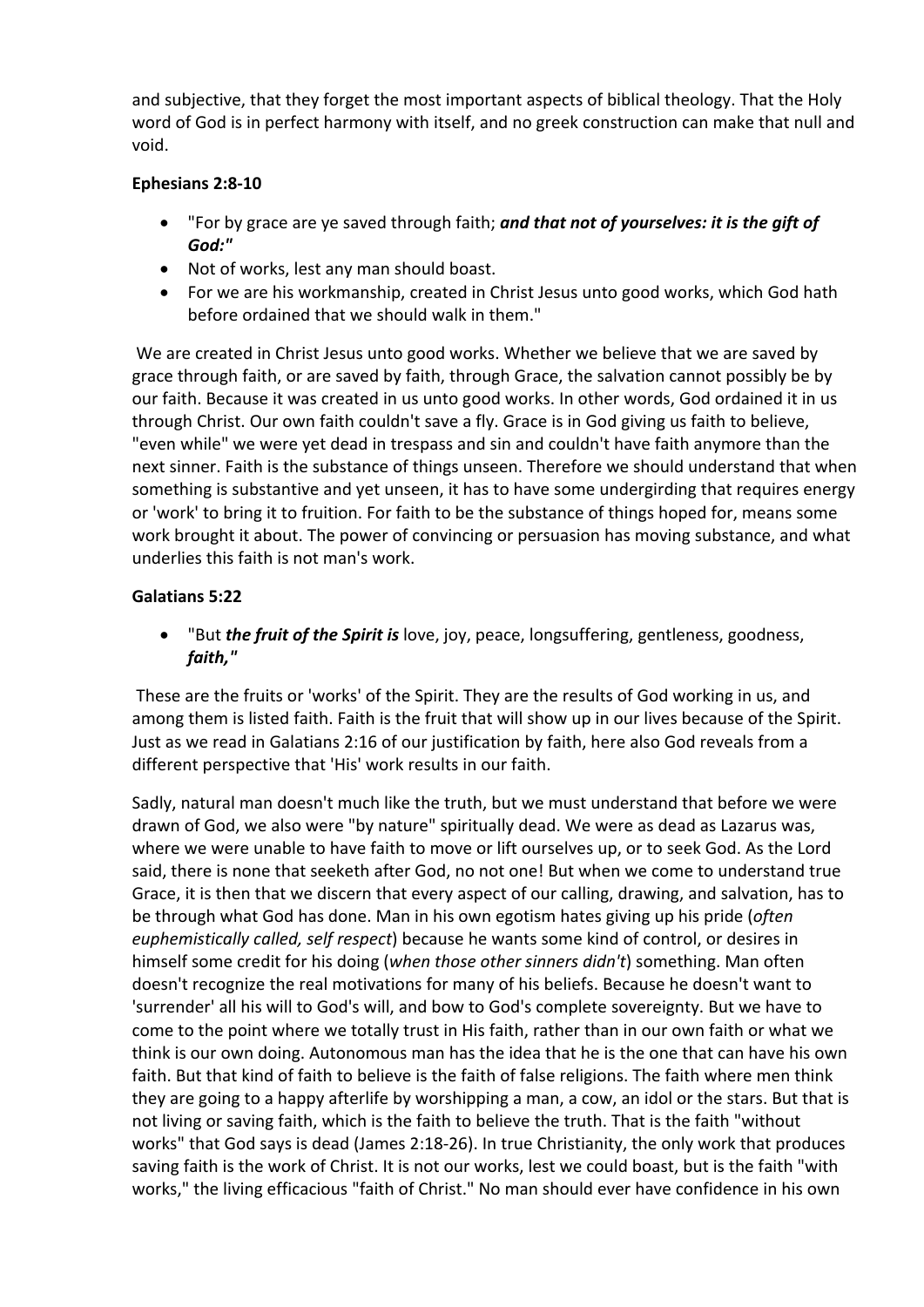faith, but assurance in Christ's.

## **Ephesians 3:12**

"In whom we have boldness and access with confidence by the faith of him."

When we think of what was required to bring us to saving faith, we should understand that this meant that Christ had to pay for every one of our sins by enduring God's wrath on our behalf. What contribution did we make to this work that produced faith? Christ not only had to apply His Holy Word to our hearts and give us a new resurrected soul, He had to give us something others don't have, which is the saving faith by which we are moved or 'drawn' to Christ to receive eternal life. What contribution did we make to that? It is foolish of us to think that we of ourselves could be good enough to have our own goodness unto faith in Christ.

So professing Christians can believe whatever they want, including that their efforts or own personal faith has something to do with their salvation. But in truth, these ideas are the same as those who hold that because they chose to believe (when other sinners didn't), God reciprocated by making them righteous. That just shows they haven't the slightest idea of the 'true' nature of salvation, the definition of Grace, or whose work of faith was required in order to make us acceptable.

#### **Romans 3:22**

 "Even the righteousness of God which is by *faith of Jesus Christ* unto all and upon all them that believe: for there is no difference:"

Let's be honest. Can we gain the righteousness of God by our own faith in Christ? The answer of course is no. There are two kinds of faith and two kinds of righteousness. That which comes from men, which justifies no one, and that which is 'of' Christ, and justifies all His people. The natural man is entirely incapable of faith unto good works acceptable to God. For it is not in man, but God who supplies what is needed in our lives that we have that saving faith to do His will.

## **Philippians 2:13**

"For it is God which worketh in you *both to will and to do* of his good pleasure."

What part of this sounds like Christians having their own faith in Christ that they will believe and work? This Greek word translated 'do' is the exact same word translated 'work.' Our work of faith is by God working within us. Likewise, there is no effort on our part that will make our works righteous. The effort and faithfulness was on Christ's part. When we understand the pure and unadulterated nature of salvation, phrases like '*the work of faith*,' or '*by the faith of Christ*' (Christ's faith) begin to fit and harmonize beautifully. It is all of God, that to Him alone may receive the Glory.

Nevertheless, there are those who think these expressions rob them of some self worth, meritorious accounting or credit. Because faith is something that they surmise is with respect to their own abilities and actions. They believe that they 'put' their faith in Christ. Because of this flawed thinking, many professing Christians (for their own self-serving purposes) treat these sundry phrases 'as if' they were misstatements. Indeed many modern theologians and consequently the new translations, now insist that these particular texts are mistranslated. That they should be changed and rendered 'Faith in Christ' rather than 'faith of Christ.' However, [*pivsti cristou*] [*pisti cristou*] and similar phrases (Romans 3:22, Romans 3:26,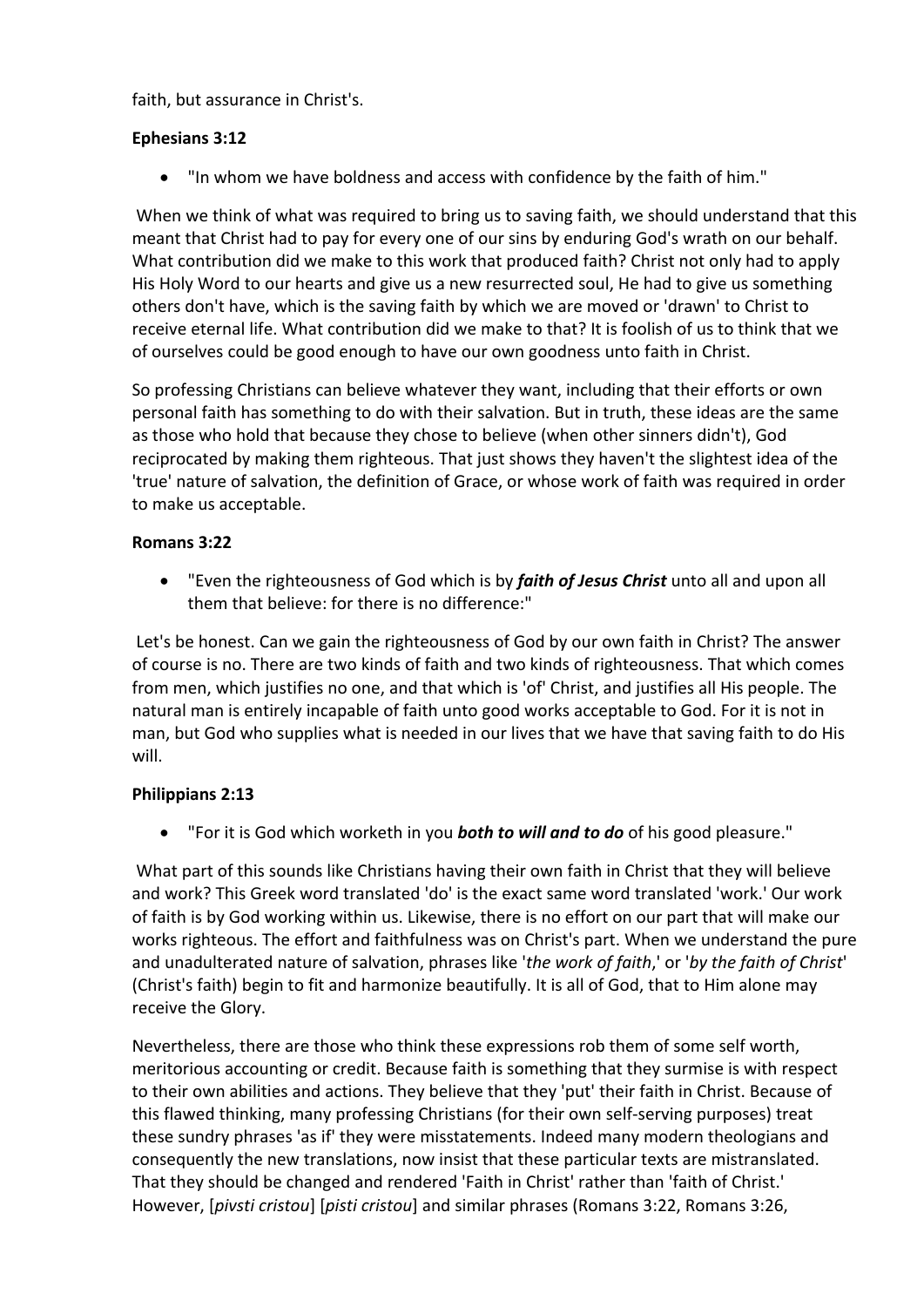Galatians 2:16, Galatians 2:20, Galatians 3:22) involves a subjective genitive and means 'Christ's faith' or 'The Faithfulness of Christ.' You must carefully read the context to find out if the noun is a subjective or objective genitive. Is Romans 3:22 subjective or objective? How do we know if this is subjective? Well, it's not really that difficult when you understand who's work of faith is required. Because it is impossible for man to be justified by his own "faith in Christ." That would be justification by his own belief, rather than by the faithful work of Christ.

## **Romans 3:3**

 "For what if some did not believe? shall their unbelief make the *faith of God* without effect?"

The answer is, God Forbid! The Greek here is the same construction as the faith of Christ. Here it is [*ten pistin tou Theou*] the faith of God. Would the sentence make sense if we translated it, "shall their unbelief make the faith in God without effect?" If they were in unbelief, there would be no faith in God. So clearly it should be rendered, faith of God. Likewise with the same constructions in the faith of Christ.

But if there is one thing I do not do, it is to play 'Greek ping pong,' where the real object of the different theologians is bat the ball back and forth, breaking the Greek down into endless debate and ambiguity that they can pretty much convolute anything and claim it can be understood either way (neglecting of course that the Bible is divinely inspired and can interpret itself by comparison with itself). Abandoning the sound system that context often determines translation, and giving no thought to the hermeneutic that scripture interprets itself, they attempt to define translations on a strictly secular and sadly intellectual basis, rather than on an evidential, comparison and contextual basis. Using their method, the question of 'in' or 'of' can never be definitively answered to anyone's satisfaction. Because you can have ten Greek experts presenting evidence that it should be rendered 'in,' and ten others declaring that it should be rendered 'of.'

As for myself, I prefer not to play the bouncing genitive game, but to find the inspired definition and God's interpretations from within the Bible, by comparing scripture with scripture. However, in this case I believe (if we're honest with ourselves) both in the Greek, and from the historical Biblical idiom and context, we can see that it absolutely can be and *was* translated 'of' Christ. Because it's the only rendering that is in total agreement with the whole Bible.

From the logical Greek perspective, in an objective genitive, the thing that is genitive is the object. In a subjective genitive, the thing which is genitive is the subject. Without getting too complicated, there really is no way to know whether a genitive is objective or subjective without considering its meaning in the context that it is written. Thus we get right back to comparing scripture with scripture, in its context. Actually, there really seems to be no controversy with anyone on translating this 'of,' unless the name in question happens to be Christ. The fact is, 'faith of Christ' is the typical way to translate this genitive construction. Curiously (or not, depending upon our knowledge of the way modern translators think), 'faith in Christ' is the way that most modern translators choose to translate this today. Obviously it is more of a commentary on their part, than a translation. Because there is the exact structured genitive construction in other passages, and these same 'translators' (again curiously) have no problem in accepting the translation 'of.' e.g.:

## **Romans 4:16**

• "Therefore it is of faith, that it might be by grace; to the end the promise might be sure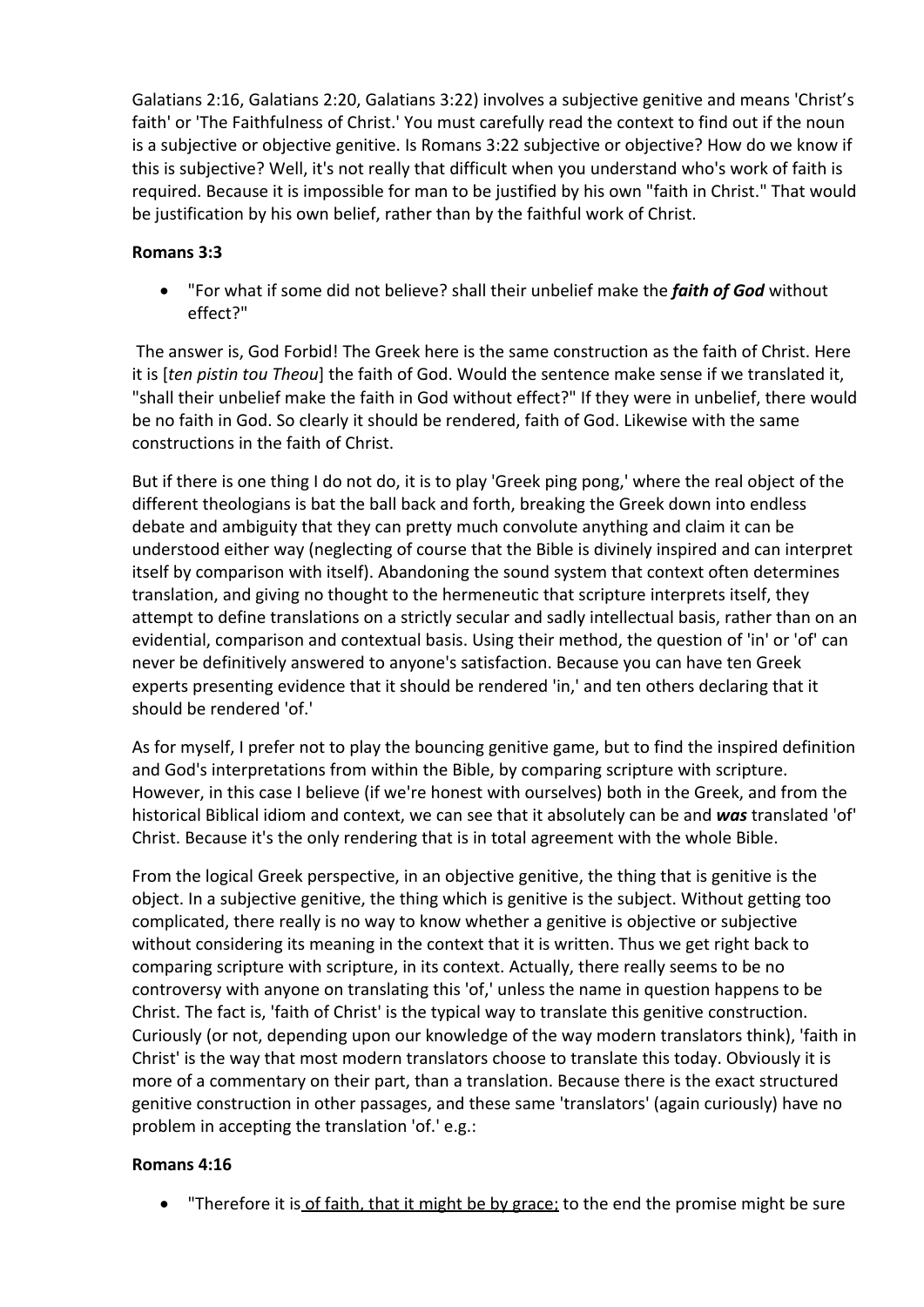to all the seed; not to that only which is of the law, but to that also which is of the *faith of Abraham;* who is the father of us all,"

This is the exact same genitive construction as the passages translated 'faith of Christ [*ek pisteos Jesous*] in the KJV, and everyone without exception translates this the faith of Abraham [*ek pisteos abraam*], not faith in Abraham. Because clearly it is talking about Abraham's faith, not faith in Abraham. Which is just another proof that it is only the word "Christ" which causes these translators consternation. They all have no problem with the wording the faith 'of' Abraham. In fact, it would not Biblically make sense to say the 'faith in Abraham,' just as it doesn't Biblically make sense to say we are justified by our 'faith in Christ.' Justification cannot come by our faith.

## **Philippians 1:27**

 "Only let your conversation be as it becometh the *gospel of Christ:* that whether I come and see you, or else be absent, I may hear of your affairs, that ye stand fast in one spirit, with one mind striving together for the faith of the gospel;"

Gospel of Christ [*euaggelion Christos*], and again it is the very same Greek construction. No one argues this should be translated the gospel in Christ, so you see the problem isn't in the text, context, or the nuances of the Greek. The problem is in the minds of modern translators who do not understand the faith of Christ and allow their prejudices to seep into their work. It is obvious that if it wasn't Christ who was being spoken of, the modern translators wouldn't cast one bit of doubt on it. It would simply be rendered "of." Thus the deviation in the way the modern versions of scripture render this verse is motivated by theological viewpoint rather than unbiased scholarship. It is truly amazing how slight, prepositional differences in scriptural interpretation, can lead to damaging implications for our salvation.

The bottom line is that it is quite obvious that many Theologians do not like this language because it robs them of every semblance that they had anything 'at all' to do with their persuasion or faith to believe in Christ. It gives all the energy and modivation to Christ. By rendering this, 'faith in Christ' the magnificent and glorious truth of the absolute predestination and sovereignty of God is all but obliterated. Indeed, from the Biblical perspective, I wonder why there is any controversy at all. Especially in Reformed circles. Because from the Biblical standpoint, it is impossible to move God, to merit God's calling or to be justified by our own faith. It's started and completed in Christ.

## **Hebrews 12:2**

 "Looking unto Jesus the *author and finisher of our faith;* who for the joy that was set before him endured the cross, despising the shame, and is set down at the right hand of the throne of God."

Christ is the author [*archegos*], meaning the beginning or starter and the finishing of our faith. When we compare scripture with scripture, we have contradiction after contradiction with rendering these various texts as 'our faith in Christ.' If Christ is both the Author and Finisher of our faith, how is it our own meritorious faith? It makes no sense. The modern translators can vainly argue about tense and subjective genitive nouns for the next ten years, but by the preponderance of Biblical evidence, it is conclusive. We are saved by the faithfulness of Christ. He is the author and finisher of the faith that is within us. It was by His obedience, it was secured by His work and it was by His sovereign choosing. Can man's own faith in anything cause belief?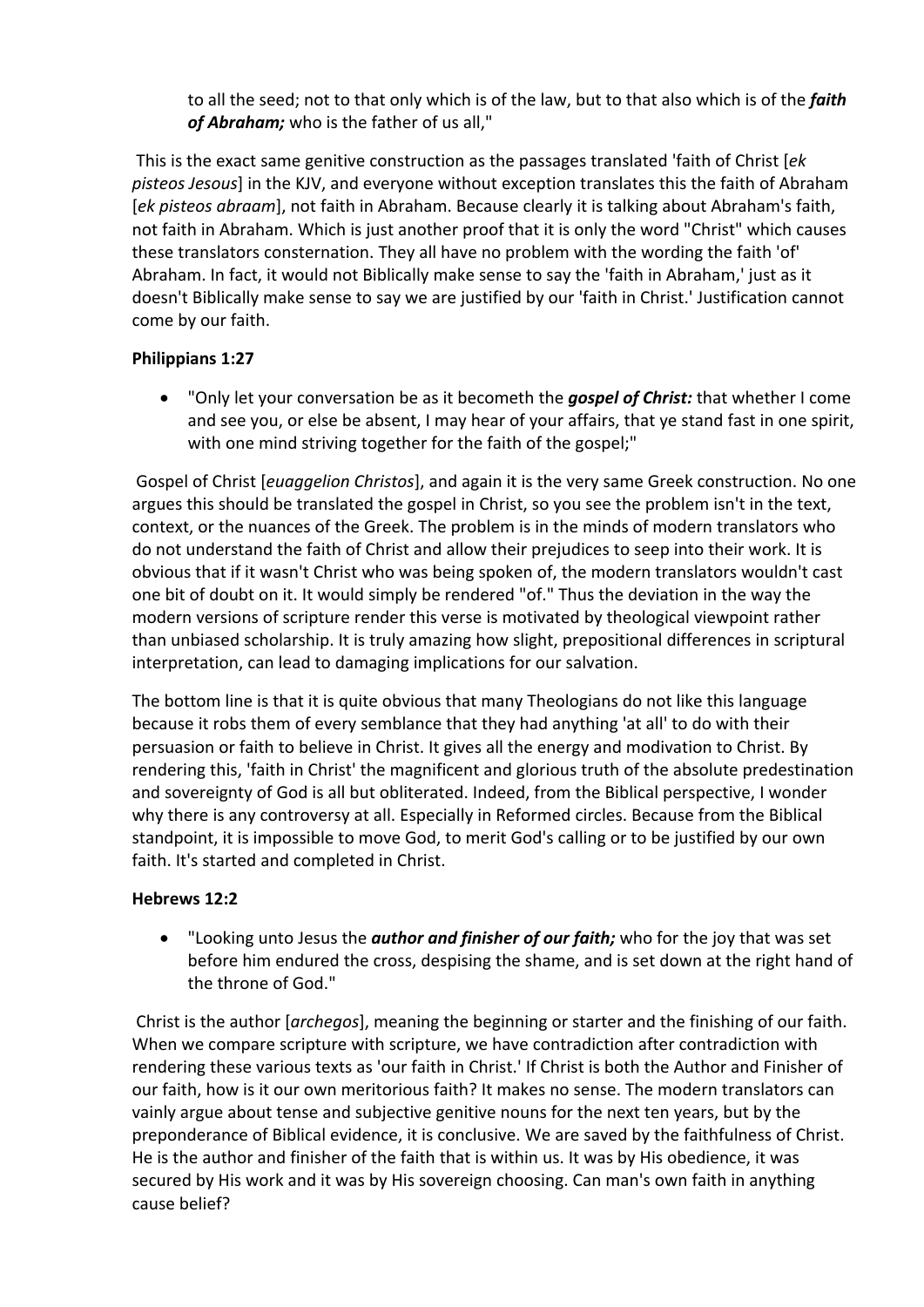#### **Romans 3:10-11**

- "As it is written, There is none righteous, no, not one:
- There is none that understandeth, there is none that seeketh after God.

God says there was none that seeks after Him, so how could "anyone" have faith in Christ that they would be justified by that faith, apart from it being given by Christ? If none seeks after God, then human faith cannot be used to seek God. It is only by the work of the Spirit, which is the faith of Christ in us, that we are made justified in God's sight.

## **Romans 3:28**

"Therefore we conclude that a man is *justified by faith* without the deeds of the law."

We are not justified by law, but by the faith of Christ. That man might be justified by his own faith is Biblically untenable, and yet this is what we would have to conclude if we were to accept the wide-spread teachings that it is our faith in Christ.

## **Philippians 3:9**

 "And be found in him, *not having mine own righteousness,* which is of the law, *but that which is through the faith of Christ,* the righteousness which is of God by faith:"

Here is another absolutely clear statement of our justification by the faith of Christ clearly illustrating the absolute contrast between our own faith (which is works or keeping the law) and the faith of Christ (through which the law is dead). We see God contrasting our own righteousness, which is by attempting of ourselves to keep the law, against that which is the faith of Christ (which is grace). In other words, His faith rather than our own. The contrast is not possessive, between mine and God's, rather it speaks to the means by which we find our righteousness. Yet many of these newer, modern translations add an emphasis that is not really there, and pervert the meaning of these passages by translating them 'faith in Christ' rather than 'faith of Christ.' To clarify, when I say the faith of Christ, I don't believe that the "faith of Christ" means we have no faith. Rather, it means that we only have faith "because" of Christ's faithfulness toward us. In other words, our faith is undergirded by the power of Christ, and is the evidence of Christ working in us. Not the evidence of some supposed inherent faith, or our own will to believe (that we possessed beforehand). Obviously if the righteousness is of God by faith, it cannot be by 'our' faith in Christ, for no man is justified by His own faith (work). Faith was started and finished by God, and is His gift to man, as can clearly be seen in Galatians:

## **Galatians 3:22**

 "But the scripture hath concluded all under sin, that the promise *by faith of Jesus Christ* might be given to them that believe."

You will not find anything in Galatians chapter 3 that illustrates God is placing any emphasis on the salvific efficacy of man's own faith, nor is there one single place where we might conclude that God speaks of Christ as the object of human faith. On the contrary, the word declares there "that the promise by faith of Jesus Christ might be given to them that believe." If faith in Christ is given, then how are men justified by their own faith? It makes no sense. Was the promise given by our work of faith, or by the faithfulness of Christ (2nd Timothy 1:1) in His work? Was it given by the will of God, or by our own conscience of will, because we had faith in Him? You see it always gets back to our action/work, verses the action/work of God in us. Our own faith verses Christ's faith, which is the only faith of assurance. The only faith in which we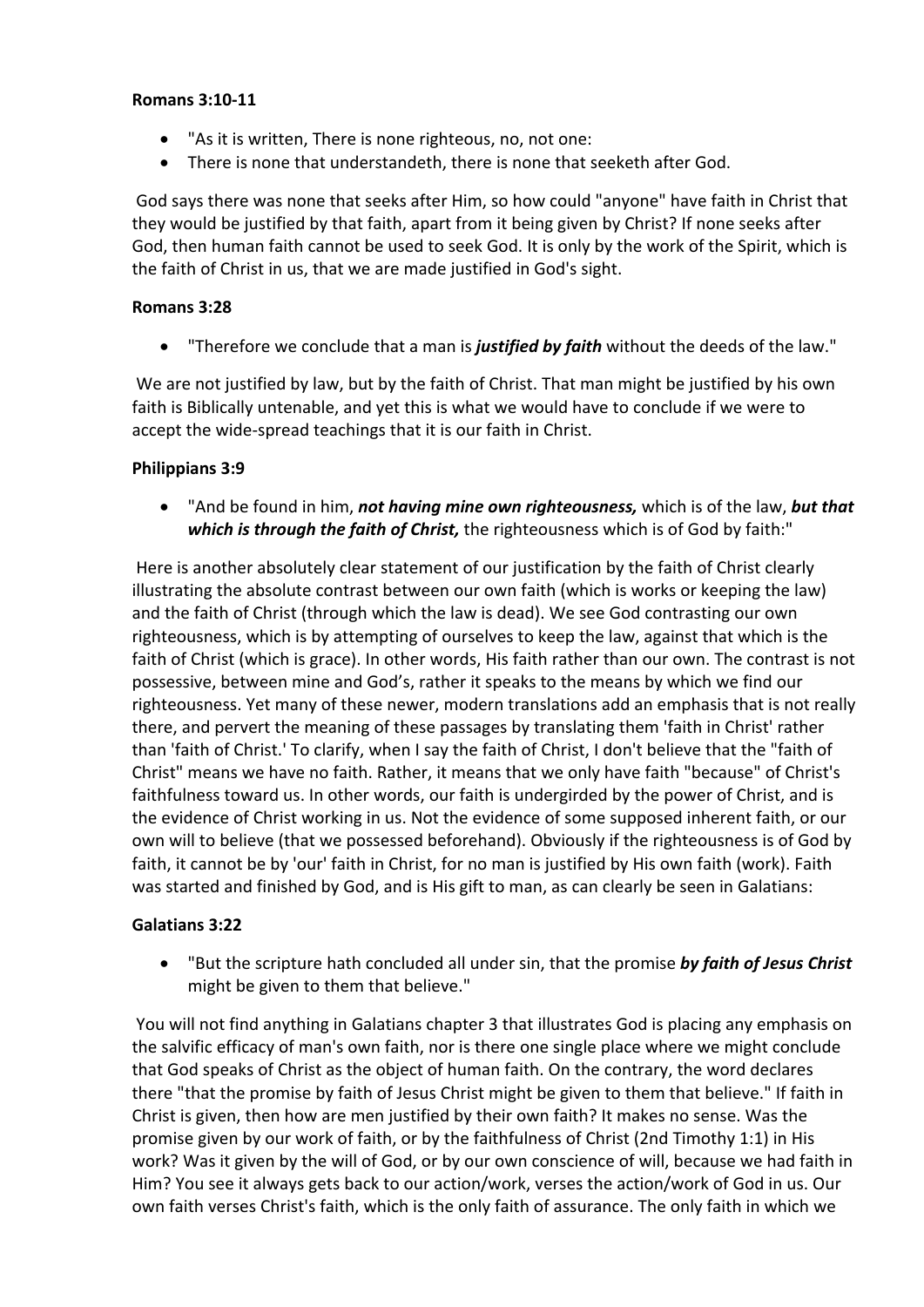are secure.

#### **Hebrews 12:2**

 "Looking unto *Jesus the author and finisher of our faith;* who for the joy that was set before him endured the cross, despising the shame, and is set down at the right hand of the throne of God."

It is a riddle inside a mystery wrapped in an enigma how God says that Christ is both the author (starter) and finisher of our faith, and yet some theologians continue to insist that we are the ones who have faith in Christ. If you start something, and then you see it through to the very end, then what part of this faith was by someone else? But again, this is just another example of the obstinate nature of the heart of man, who surmises that it is his own assurance, faith, and persuasion. But if man's hope depends upon his own endurance of faith, then he is truly lost.

#### **Philippians 1:6**

 "Being confident of this very thing, that *he which hath begun a good work in you will perform it until the day of Jesus Christ:"*

#### **Ephesians 4:30**

 "And grieve not the holy Spirit of God, *whereby ye are sealed unto the day of redemption."*

#### **1st Peter 1:5**

 "Who are *kept by the power of God through faith* unto salvation ready to be revealed in the last time."

What part of these things is ambiguous? What part has man in starting, possessing, or maintaining his own faith? It is totally the work of Christ in us, and it is only man's pride and vanity that prevents him from receiving this truth in love.

#### **Ephesians 3:11-12**

- "According to the eternal purpose which he purposed in Christ Jesus our Lord:
- In whom we have boldness and access with confidence *by the faith of him*."

Here we have the Greek [*dia tes pisteos autou*], obviously a personal pronoun possessive genitive..."autou," Christ's faith(fulness). Not by our faith in Him, but by the faith of Him. This theme is so constant in scripture that one often wonders why there is this great debate about the faith of or the faith in Christ. Would we translate Ephesians 2:13 as the blood in Christ? No, it is the blood of Christ. The context supports a subjective genitive, and this supports the Ephesians 3 faith of Christ translation. Hasn't God made it abundantly clear in countless scriptures through whose faith we are justified? Our success in believing on Christ is entirely dependent on God's eternal purpose in Christ's faith being imputed to us, that we might be justified thereby.

## **Philippians 3:9**

 "And be found in him, not having mine own righteousness, which is of the law, but *that which is through the faith of Christ, the righteousness which is of God by faith:"*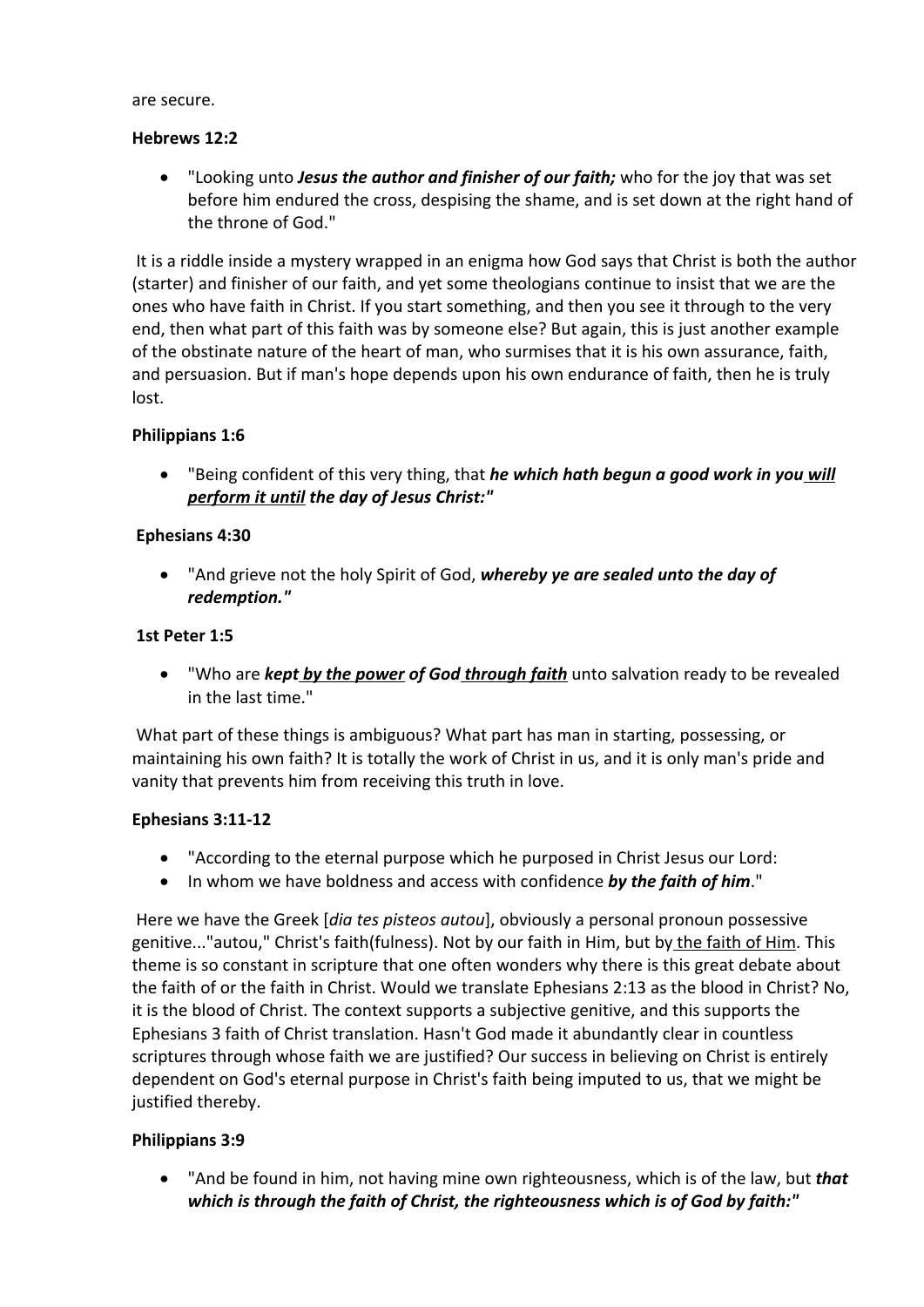Could man possibly attain righteousness through His faith in Christ? That is an absurd theology. Our righteousness can only come through the faith of Christ, and never by our own faith to believe. No man can believe, nor come to Him, except he is drawn of God. The evidence is overwhelming.

There are others who take a different tact in attempting to get around these truths. Some theologians accept that 'work of faith' is the right translation, but then submit that it means the 'results of faith,' as in works produced by faith. For example, in the statement, 'the house of John,' it doesn't mean that John is a house, likewise they surmise that the 'work of faith' doesn't mean faith is a work, but that work is a result of 'our' faith. But even apart from being contrived and convoluted, careful consideration will reveal that this is the same unbiblical concept. What this does is this:

- #1) Makes our work a result of our faith.
- #2) Since God says we are justified by faith, we are self-justified
- #3) Claims that without Christ's work, we have no faith in the first place.

The fact that they mostly agree with this third point, clearly makes their whole premise contradictory and fatally flawed. Logically speaking, if work of faith meant that works were the result of our faith, then that 'inextricably' means that our works are not the result of Christ's work, but of our 'own' faith. Again, an unbiblical and untenable position. On the contrary, our work is the result of Christ in us, not our own faith in Christ.

## **Hebrews 13:21**

 "Make you perfect in every good work to do his will, *working in you that which is wellpleasing in his sight, through Jesus Christ;* to whom be glory for ever and ever. Amen."

If it is God working in us to make us perfect in every good work, then what part are we doing that we can usurp or rob God of some of the merit? All power of faith 'in us,' is the power of God in us.

The usual objection is that this denies man's responsibility before God to repent and believe. But truly, it does no such thing. What it does is concur with the Word of God that without the power of God working within us, we would not repent and not believe, just as everyone else will not. What it does is uphold the doctrines of the Grace, election and Sovereignty of God. All men are responsible, and none seek after God, but Christ has Mercy upon only those whom He has chosen. That's not a denial of responsibility, that is an agreement with God that it is all of Him, and not of us.

## **2nd Corinthians 4:7**

 "But we have this treasure in earthen vessels, that the excellency of *the power may be of God, and not of us."*

Why must man in his carnal thinking believe that he deserves some credit for having 'faith in Christ,' when in truth our faith is by the undergirding of Christ just as sure as our walking is by the undergirding of our muscles. Walking is all the work of the strength of muscles, without which, we couldn't walk. Likewise, faith is all by the strength of the Lord's work. We are drawn to believe by God's faithfulness in Christ to do so. We live the life of faith only because Christ lives in us. With this faith of Christ in us, we should humbly recognize these truths and 'receive'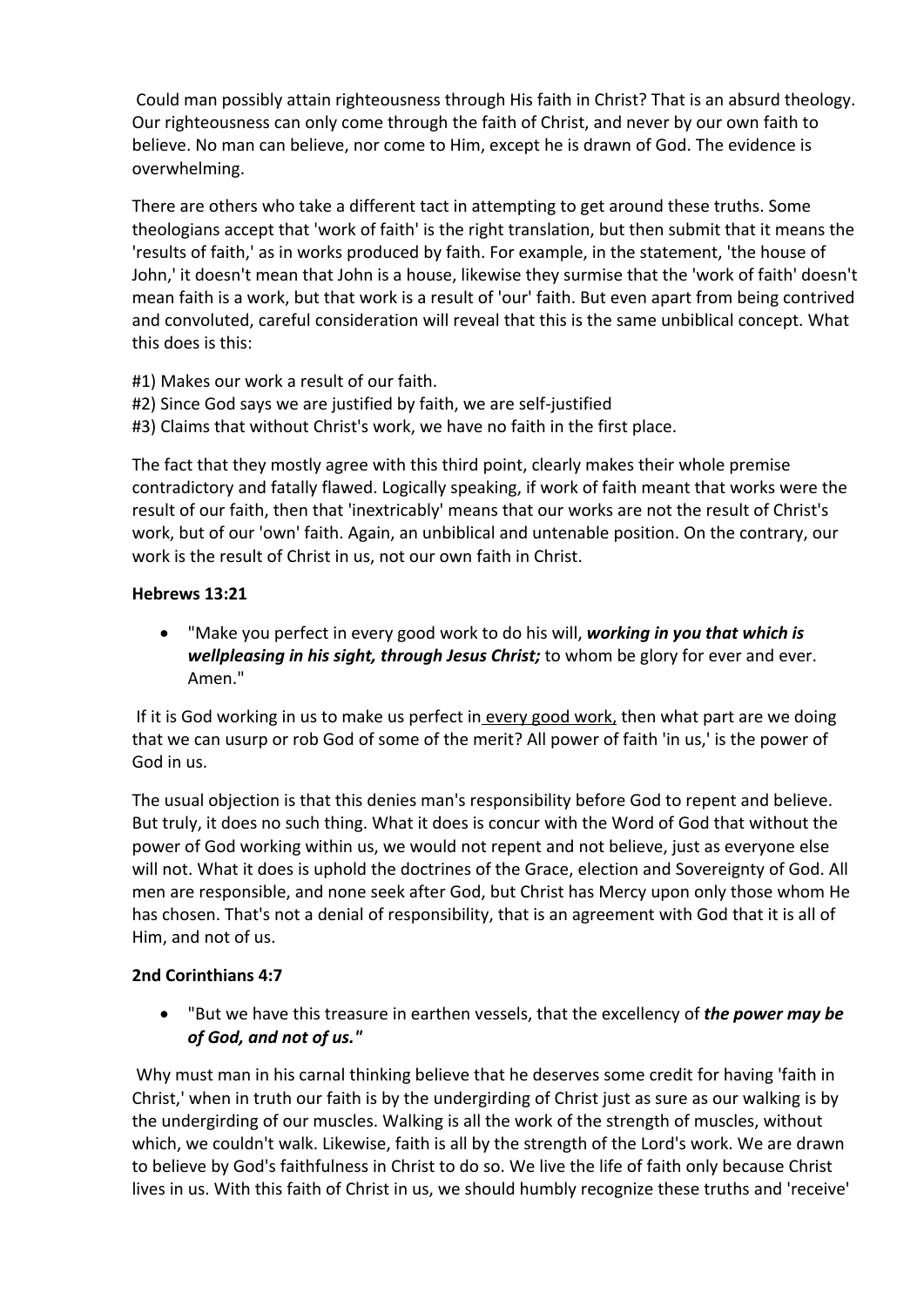God's declarations on the matter.

## **Galatians 2:20**

 "I am crucified with Christ: nevertheless I live; yet not I, but *Christ liveth in me:* and the life which I now live in the flesh I live by the *faith of the Son of God,* who loved me, and gave himself for me."

Clearly we live this life, not by our own faithfulness, but due to His faithfulness. Our work is because of His work of faith, and not our own. We cannot and we will not live unto God by our faith and bring forth fruit. It is His faith in us that never waivers, while our faith will be weak from time to time. How then can anyone boast that they had the faith in Christ believe, when we were all spiritually as dead as Lazarus in the tomb? It was only by the will of God that we were moved to new life. rather than boast of our faith in Christ, we need to be thankful that Christ was faithful.

There are those who will readily admit, "*yes, all of this is true, but why are we making such a big fuss over this controversy between the faith in Christ or the faith of Christ, or between work of faith and work resulting from faith*?" The answer is because it is essential that we understand the most basic truths of God's sovereignty. We are not saved (in any way) by our own faith in Christ, but by Christ putting His faithfulness within us. There is a big difference between our being saved by our own faith in Christ, and our being saved by Christ's faith. In other words, the very character of true saving faith is at stake. Christians with the faith of Christ should not fight these truths that it is not our faith in Christ, but faith of Christ that justifies us. Because these are important issues, revealed by the Spirit of truth. The 'faith of Christ' indicates that Christ Himself is the originator or the 'source' of this belief. It illustrates His faithful work in persuading us, because He is the substance or essence of our conviction. The term 'faith in Christ' illustrates our own personal faith in Him. It is no small difference. So when modern man decides to translate this phrase as 'faith in Christ,' it becomes an issue of our being saved because we had something, rather than because something was given us that makes us a new creation that believes.

In addition, we would be remiss if we didn't look at the verse that many proponents of this doctrine often bring up in support of their contention that we possess our own faith. It is the issue of Christ marveling or admiring the faith of the Gentile soldier, as recorded in the book of Matthew.

## **Matthew 8:10-11**

- "When Jesus heard it, he marvelled, and said to them that followed, Verily I say unto you, I have not found so great faith, no, not in Israel.
- And I say unto you, That many shall come from the east and west, and shall sit down with Abraham, and Isaac, and Jacob, in the kingdom of heaven."

Why do we read Jesus admires this man's faith? It's a good question and deserves an answer. First of all we have to start with the most basic and fundamental truth of sound hermeneutics. We understand that no one scripture stands alone, nor can it nullify all other scriptures. If we approached each verse as if it were an island by itself, we would never understand anything, because everything would appear to be a contradiction. We always consider the 'whole' of scripture, and then comparing scripture with itself, it will interpret itself.

Jesus was God, and therefore He knew the end from the beginning. i.e., He knew what was in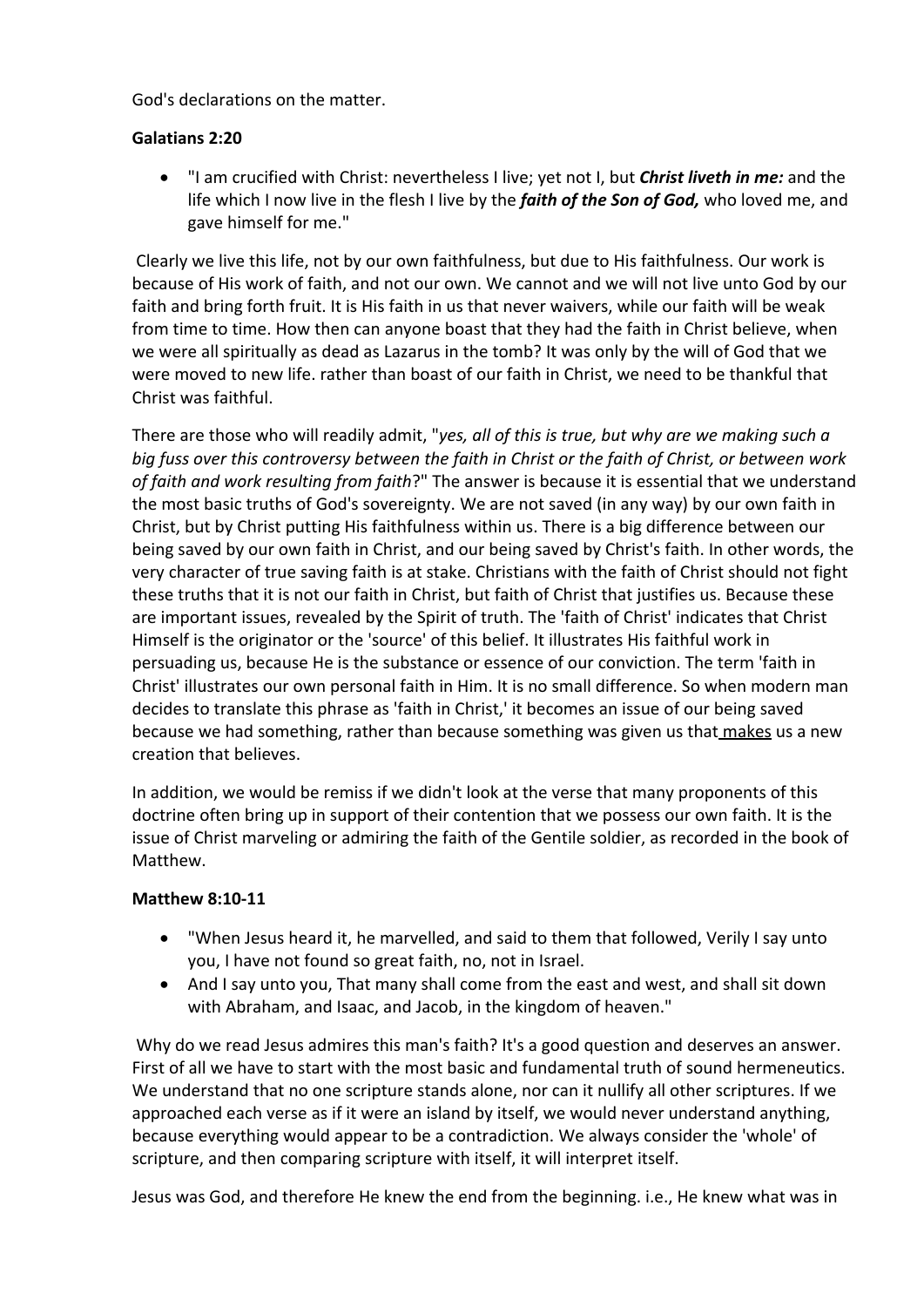this man's heart before He talked with him, and was not amazed or shocked into admiration this man had faith. He already knew the Jews wouldn't have faith and that their house would be left desolate before He ever preached one word to them. He is after all, God! He knew that Judas would betray Him before he ever lifted up his cup. He knew when He went to Jerusalem that the people would kill Him. He saw Nathanael under the fig tree and knew he was a man of no guile before Philip even called him (John 1:47-48). Likewise, Christ our Lord knew this soldier 'had faith' before He ever talked with him, because He was omniscient God. In other words, He was not a man that He should be amazed or surprised that this Gentile had more faith than He had seen in Israel. God is immutable or unchanging and all knowing. He was not surprised by events, He does not change his mind (because He never makes an error), He does not have remorse for something that He has done. Although reading scripture we may be left with the impression that He does. But things are written this way for two reasons. Number one, as a stumbling block for the unrighteous (that they may see and not see), and number two, for our circumspect consideration. Christ went to this location knowing that this would happen for the specific purpose of confirming the faith of the Gentiles. The faith this man demonstrated was given him in order to 'illustrate' to us that the gospel would now go forth to the Gentiles. He is signifying in this man's faith certain positional truths.

It's somewhat like the question, '*why did the Lord harden Pharaoh's heart that he wouldn't free the Israelites, when He wanted him to free the Israelites*?' At first glance it appears confusing and contradictory, but looking at the 'big picture' brings all these things into perfect perspective. These things were inspired and written for the benefit and education of man, and not to show the lack of inherent knowledge of this man's faith by Christ. When Adam and his wife hid from the Lord God in the Garden of Eden, and God called unto him and said, '*Where art thou,*' did this mean that God wasn't aware of where Adam was hiding? Of course not, He is God and both is omnipresent and omniscient. He knew perfectly well where Adam was hiding before He asked where art thou? But these things are written for our learning and benefit. It was elucidated from the standpoint of man, that men would understand Adam knew his nakedness and was attempting to hide his sin from God. Likewise, Christ spoke as a man, because Christ was/is talking and teaching men. Christ told earthly stories with heavenly meanings (parables) because He was talking to men who dwell in earthen vessels. Christ was in admiration of this 'good' being done by this Gentile to illustrate this is what is pleasing to God, and that the Gentiles (considered dogs by Israel) would be included in possessing the faith of Christ. By showing admiration for that which is good from 'a Gentile,' He is illustrating both what we should strive for, and prophesying that the Gentiles will now receive the faith of Abraham, Isaac, and Jacob, while the Israelites would fall in unbelief. When Christ said, 'I have not found so great faith, no, not in Israel,' it was to a precursor to Israel's fall and the coming faith of the Gentiles. This episode or prophecy was ordained before the world began. Every word, every illustration, and every sentence that this Gentile spoke was inspired of God that it would become scripture (the Word of God). Once we understand God's omniscience, and do not treat these truths 'as if' Christ was a mere man who was actually 'surprised' or really caught off guard because this Gentile had faith that Israel didn't, we then possess great wisdom and understand why Jesus said this. He clearly knew that the Old Covenant scriptures spoke of faith going to the Gentiles, so why would He be surprised? Indeed by this episode, He is directing them (and us) to the scriptures foretelling that by Christ's death and Israel's fall, the nations would be made free of the law. The faith of Christ goes to the Gentiles that they may sit in the Kingdom with the Jews. Note what Christ says after making the statement about this Soldier's faith.

#### **Matthew 8:11-12**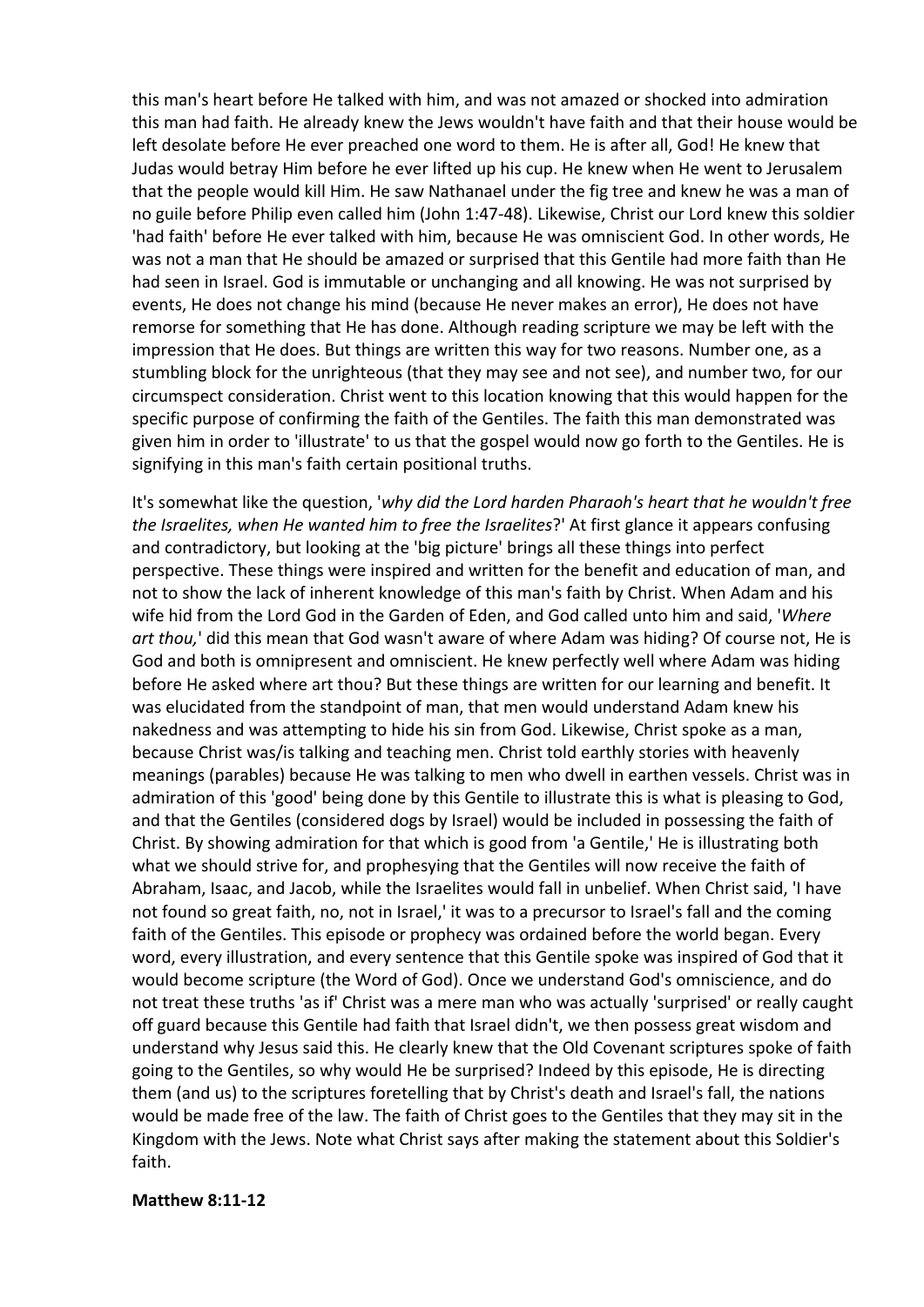- And I say unto you, That many shall come from the east and west, and shall sit down with Abraham, and Isaac, and Jacob, in the kingdom of heaven.
- But the children of the kingdom shall be cast out into outer darkness: there shall be weeping and gnashing of teeth."

It is a declaration of what had been prophesied before, that Israel in having dead faith in their own works of keeping the law, would fall. And the the promise to Abraham and his Seed would be fulfilled in the 'faith of Christ.' The Gentiles would have this faith, through Israel's fall into unbelief. This is the portrait painted here as Christ marvels at Gentile faith.

## **Galatians 3:13-14**

- "Christ hath redeemed us from the curse of the law, being made a curse for us: for it is written, Cursed is every one that hangeth on a tree:
- That the blessing of Abraham might come on the Gentiles through Jesus Christ; that we might receive the *promise of the Spirit through faith."*

Far from being surprised by this Gentile soldier's faith, Christ is directing us to the prophesies that the Gentiles would come into the kingdom of Israel and sit with Abraham as well, and that it is by a faith which national Israel didn't have. Not a faith in Messiah, but by the faith of Messiah. Not by Israel's faith in works, but by the 'faith of Christ' which is not found in works of keeping the law. The faith whereby this soldier who knew (and said) Christ was a man of 'authority' and had only to speak the word, and it would be done. The very same faith of Abraham, and Isaac, and Jacob. Faith with power, faith with works, faith which is not dead but makes alive because it is secured by the work of Christ. By this whole event, God is signifying here that salvation would go to the Gentiles and they would have the faith that national or corporate Israel lacked. The faith of Christ. The only faith that justifies. That is the faith Christ was 'demonstrating' that He didn't see in Israel.

The fact is, without justification by the 'faith of Christ,' we inevitably fall into the deception of:

- 1) A faith that is by our own efforts
- 2) The denial of the efficacy of Christ's work
- 3) Not knowing the 'real' assurance of salvation
- 4) Denial of God's Word of authoring and finishing faith
- 5) Usurping true power of persuasion from God

These are precepts whereby the Lord's church stands or falls. We take the authority away from these verses when we begin changing the words to suit our modern vernacular or philosophies. Therefore Let us pray that in our consideration of these things, our gracious God, who is faithful and precious above all, will grant wisdom and understanding that we glean from His Holy Word the precious truths of His immutability, divine will, sovereignty, and omniscience. May we be blessed in knowing that it is totally by His 'grace alone,' through 'faith alone,' that we are persuaded to believe as children of God. That no man can boast of the power of his own faith. May God humble our spirit to this important issue of just who's faith it is that moves, supports, persuades and keeps us from falling.

Amen!

Peace,